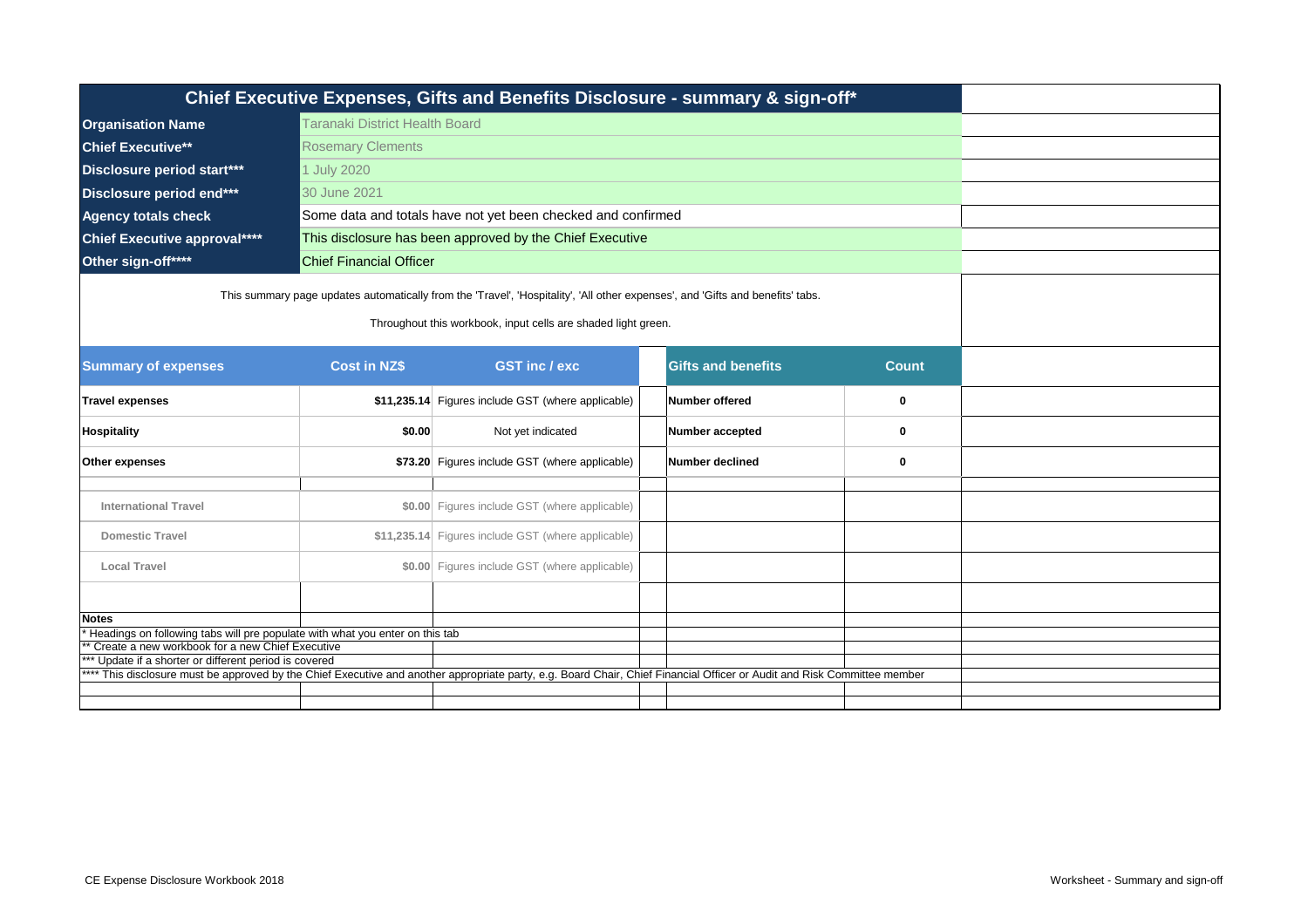| <b>Chief Executive Expense Disclosure</b>                                                                                                                                                                                         |                                |                                                                           |  |                                                                                      |             |  |  |
|-----------------------------------------------------------------------------------------------------------------------------------------------------------------------------------------------------------------------------------|--------------------------------|---------------------------------------------------------------------------|--|--------------------------------------------------------------------------------------|-------------|--|--|
| <b>Organisation Name</b>                                                                                                                                                                                                          | Taranaki District Health Board |                                                                           |  |                                                                                      |             |  |  |
| <b>Chief Executive</b>                                                                                                                                                                                                            |                                | <b>Rosemary Clements</b>                                                  |  |                                                                                      |             |  |  |
| <b>Disclosure period start</b>                                                                                                                                                                                                    | 1 July 2020                    |                                                                           |  |                                                                                      |             |  |  |
| <b>Disclosure period end</b>                                                                                                                                                                                                      | 30 June 2021                   |                                                                           |  |                                                                                      |             |  |  |
| <b>GST</b> on costs                                                                                                                                                                                                               |                                | Figures include GST (where applicable)                                    |  |                                                                                      |             |  |  |
| <b>Agency totals check</b>                                                                                                                                                                                                        |                                | Data and totals on this worksheet checked and confirmed                   |  |                                                                                      |             |  |  |
| All expenses incurred by chief executive during international, domestic and local travel. Group expenses relating to each trip.<br><b>International Travel</b> (including travel within NZ at beginning and end of overseas trip) |                                |                                                                           |  |                                                                                      |             |  |  |
| Date(s)*                                                                                                                                                                                                                          | Cost in NZ\$**                 | <b>Purpose of travel</b><br>(e.g. attending XYZ conference for 3 days)*** |  | <b>Type of expense</b><br>(e.g. hotel, airfares, taxis, meals & for how many people) | Location(s) |  |  |
| Subtotal - international travel                                                                                                                                                                                                   | \$0.00                         | Check - there are no hidden rows with data                                |  | Check - each entry provides sufficient information                                   |             |  |  |

| <b>Domestic Travel</b> (within NZ, including travel to and from local airport) |                     |                                                                                            |                                                                               |                        |  |  |
|--------------------------------------------------------------------------------|---------------------|--------------------------------------------------------------------------------------------|-------------------------------------------------------------------------------|------------------------|--|--|
| Date(s)*                                                                       | <b>Cost in NZ\$</b> | <b>Purpose of travel</b><br>(e.g. visiting district office for two days)***                | Type of expense<br>(e.g. hotel, airfares, taxis, meals & for how many people) | Location(s)            |  |  |
| 28 July 2020                                                                   |                     | \$420.49 National Employment Issues                                                        | <b>Airfares</b>                                                               | Wellington             |  |  |
| 28 July 2020                                                                   |                     | \$31.40 National Employment Issues                                                         | Taxi x1                                                                       | Wellington             |  |  |
| 1 September 2020                                                               |                     | \$66.36 Expense claim for travel to South Taranaki (Probus, Senior Citizens)               | Travel (84kms)                                                                | Taranaki               |  |  |
| 8-9 October 2020                                                               |                     | \$520.32 National CEs Meeting                                                              | Airfaires                                                                     | Wellington             |  |  |
| 8 October 2020                                                                 |                     | \$160.65 National CEs Meeting                                                              | Accommodation                                                                 | Wellington             |  |  |
| 8-9 October 2020                                                               |                     | \$30.00 National CEs Meeting                                                               | <b>Airport Parking</b>                                                        | New Plymouth           |  |  |
| 8-9 October 2020                                                               |                     | \$58.20 National CEs Meeting                                                               | Taxis x2                                                                      | Wellington             |  |  |
| 14 October 2020                                                                |                     | \$251.22 Travel to Whanganui to meet with Whanganui DHB CE                                 | Travel (318kms)                                                               | Whanganui              |  |  |
| 29-30 October 2020                                                             | \$433.80            | <b>Workforce Landscape Nursing F2F</b><br>National Haemophilia Management Group            | <b>Flights</b>                                                                | Wellington             |  |  |
| 29 October 2020                                                                |                     | <b>Workforce Landscape Nursing F2F</b><br>\$200.00 National Haemophilia Management Group   | Accommodation                                                                 | Wellington             |  |  |
| 29-30 October 2020                                                             | \$98.70             | <b>Workforce Landscape Nursing F2F</b><br>National Haemophilia Management Group            | Taxis x3                                                                      | Wellington             |  |  |
| 10-12 November 2020                                                            |                     | \$640.20 Meet with Pinnacle, Hamilton<br>National CEs Meeting; Health & Disability Council | Flights (NPL-Wgtn-HML and HML-Wgtn-NPL)                                       | Hamilton<br>Wellington |  |  |
| 10-12 November 2020                                                            |                     | \$400.00 National CEs Meeting; Health & Disability Council                                 | Accommodation                                                                 | Wellington             |  |  |
| 10-12 November 2020                                                            |                     | \$72.80 National CEs Meeting; Health & Disability Council                                  | Taxis x2                                                                      | Wellington             |  |  |
| 17-18 November 2020                                                            |                     | \$275.80 HSRA Steering Group (two day meeting)                                             | <b>Flights</b>                                                                | Wellington             |  |  |
| 16-18 November 2020                                                            |                     | \$408.00 HSRA Steering Group (two day meeting)                                             | Accommodation                                                                 | Wellington             |  |  |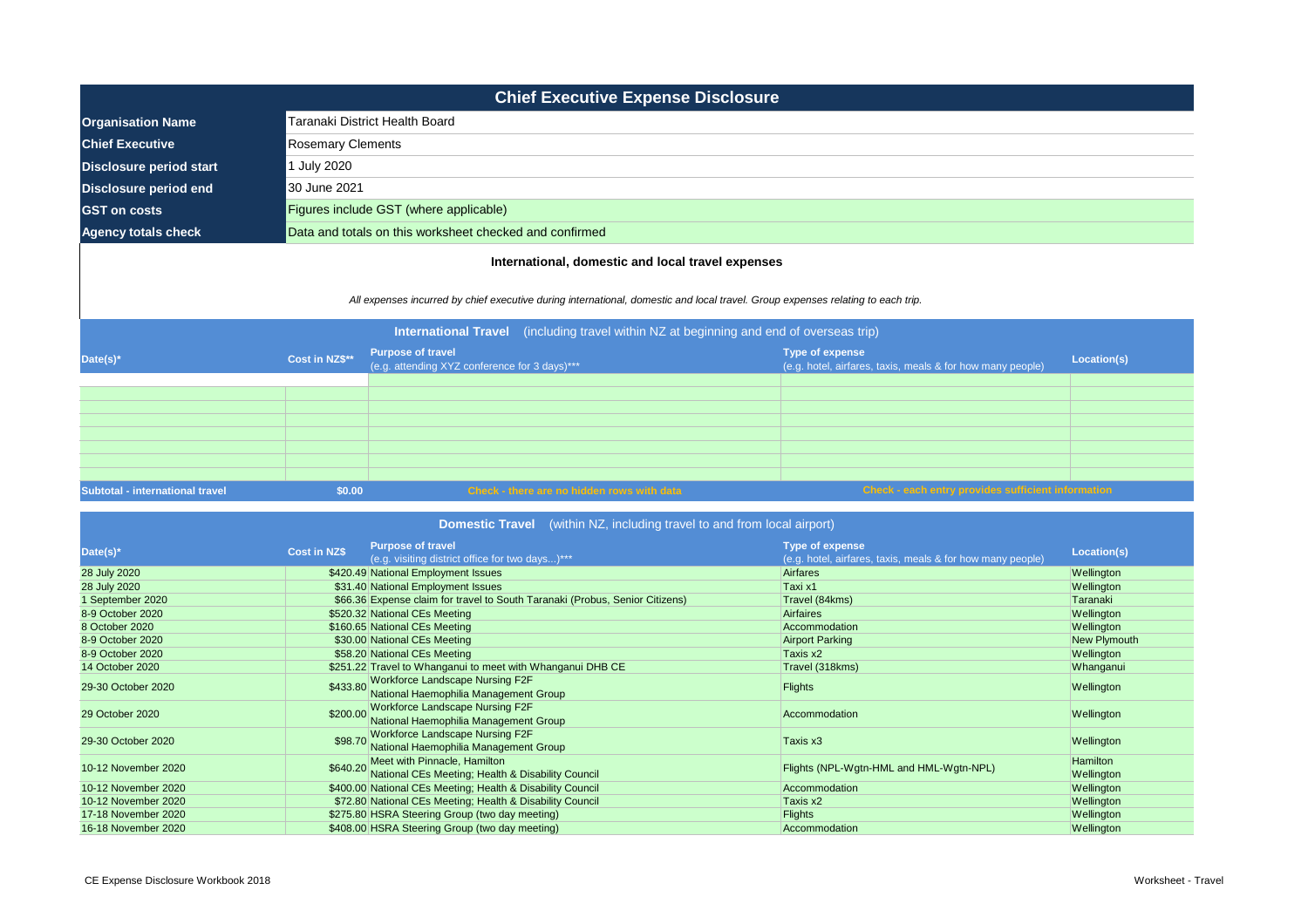| 16-18 November 2020    | \$255.00 Meet with Minister prior to HSRA Meetings (above)            | Flight change fare                                                   | Wellington   |
|------------------------|-----------------------------------------------------------------------|----------------------------------------------------------------------|--------------|
| 16-18 November 2020    | \$80.90 HSRA Steering Group (two day meeting)                         | Taxis x3                                                             | Wellington   |
| <b>28 January 2021</b> | \$414.80 SSHW Governance Group                                        | <b>Flights</b>                                                       | Wellington   |
| <b>28 January 2021</b> | \$41.15 SSHW Governance Group                                         | Taxi                                                                 | Wellington   |
| 10-11 February 2021    | \$294.80 National CEs / Chairs Meeting                                | <b>Flights</b>                                                       | Wellington   |
| 10 February 2021       | \$185.00 National CEs / Chairs Meeting                                | Accommodaton                                                         | Wellington   |
| 10-11 February 2021    | \$104.76 National CEs / Chairs Meeting                                | Taxis x3                                                             | Wellington   |
| 23-24 March 2021       | \$433.20 Employment Relations Meetings                                | <b>Flights</b>                                                       | Wellington   |
| 23 March 2021          | \$209.00 Employment Relations Meetings                                | Accommodation                                                        | Wellington   |
| 23-24 March 2021       | \$93.31 Employment Relations Meetings                                 | Taxis x3                                                             | Wellington   |
| 16 April 2021          | \$478.40 HSRA Meeting (subsequently cancelled and rescheduled to May) | Flights (moved to National CE May 2021 meeting)                      | Wellington   |
| 19-21 April 2021       | \$456.40 Health & Disability System Announcement                      | <b>Flights</b>                                                       | Wellington   |
| 19-20 April 2021       | \$351.00 Health & Disability System Announcement                      | Accommodation                                                        | Wellington   |
| 19-21 April 2021       | \$71.82 Health & Disability System Announcement                       | Taxis x2                                                             | Wellington   |
| 6 May 2021             | \$310.66 Te Manawa Taki CEs Meeting                                   | <b>Flights</b>                                                       | Rotorua      |
| 6 May 2021             | \$239.00 Te Manawa Taki CEs Meeting                                   | Accommodation                                                        | Rotorua      |
| 6 May 2021             | \$37.00 Te Manawa Taki CEs Meeting                                    | Taxi x1                                                              | Rotorua      |
| 12-13 May 2021         | \$0.00 National CEs / Chairs Meeting                                  | Flights (changed from cancelled HSRA meeting in April, no<br>charge) | Wellington   |
| 12 May 2021            | \$170.00 National CEs / Chairs Meeting                                | Accommodation                                                        | Wellington   |
| 12-13 May 2021         | \$73.00 National CEs / Chairs Meeting                                 | Taxis x3                                                             | Wellington   |
| 18 May 2021            | \$347.40 HSRA Meeting                                                 | <b>Flights</b>                                                       | Wellington   |
| 18 May 2021            | \$78.70 HSRA Meeting                                                  | Taxis x2                                                             | Wellington   |
| 20-21 May 2021         | \$393.40 Employment Relations Conference                              | <b>Flights</b>                                                       | Wellington   |
| 20 May 2021            | \$170.00 Employment Relations Conference                              | Accommodation                                                        | Wellington   |
| 20-21 May 2021         | \$113.90 Employment Relations Conference                              | Taxis x3                                                             | Wellington   |
| 31 May 2021            | \$30.00 Expense claim (Employment Relations Conference)               | Airport carparking                                                   | New Plymouth |
| 10-11 June 2021        | \$435.40 National CEs / National Haemophilia Management Group         | <b>Flights</b>                                                       | Wellington   |
| 10 June 2021           | \$184.50 National CEs / National Haemophilia Management Group         | Accommodation                                                        | Wellington   |
| 10-11 June 2021        | \$96.00 National CEs / National Haemophilia Management Group          | Taxis x3                                                             | Wellington   |
| 15-16 June 2021        | \$828.60 Hui Whakaoranga                                              | <b>Flights</b>                                                       | Rotorua      |
| 15 June 2021           | \$130.00 Hui Whakaoranga                                              | Accommodation                                                        | Rotorua      |
|                        |                                                                       |                                                                      |              |
| 15-16 June 2021        | \$60.10 Hui Whakaoranga                                               | Taxis x2                                                             | Rotorua      |

| <b>Local Travel</b> (within City, excluding travel to airport) |              |                                                      |                                            |                                                     |             |
|----------------------------------------------------------------|--------------|------------------------------------------------------|--------------------------------------------|-----------------------------------------------------|-------------|
| Date(s)*                                                       | Cost in NZ\$ | Purpose of travel<br>(e.g. meeting with Minister)*** |                                            | <b>Type of expense</b><br>(e.g. taxi, parking, bus) | Location(s) |
|                                                                |              |                                                      |                                            |                                                     |             |
|                                                                |              |                                                      |                                            |                                                     |             |
|                                                                |              |                                                      |                                            |                                                     |             |
|                                                                |              |                                                      |                                            |                                                     |             |
|                                                                |              |                                                      |                                            |                                                     |             |
|                                                                |              |                                                      |                                            |                                                     |             |
|                                                                |              |                                                      |                                            |                                                     |             |
|                                                                |              |                                                      |                                            |                                                     |             |
| Subtotal - local travel                                        | \$0.00       |                                                      | Check - there are no hidden rows with data | Check - each entry provides sufficient information  |             |
|                                                                |              |                                                      |                                            |                                                     |             |
|                                                                |              |                                                      |                                            |                                                     |             |

**Total travel expenses \$11,235.14**

## **Notes**

\* Any non-standard date format or date outside 1 July - 30 June will raise an alert. Check entry and select 'Yes' to accept/continue.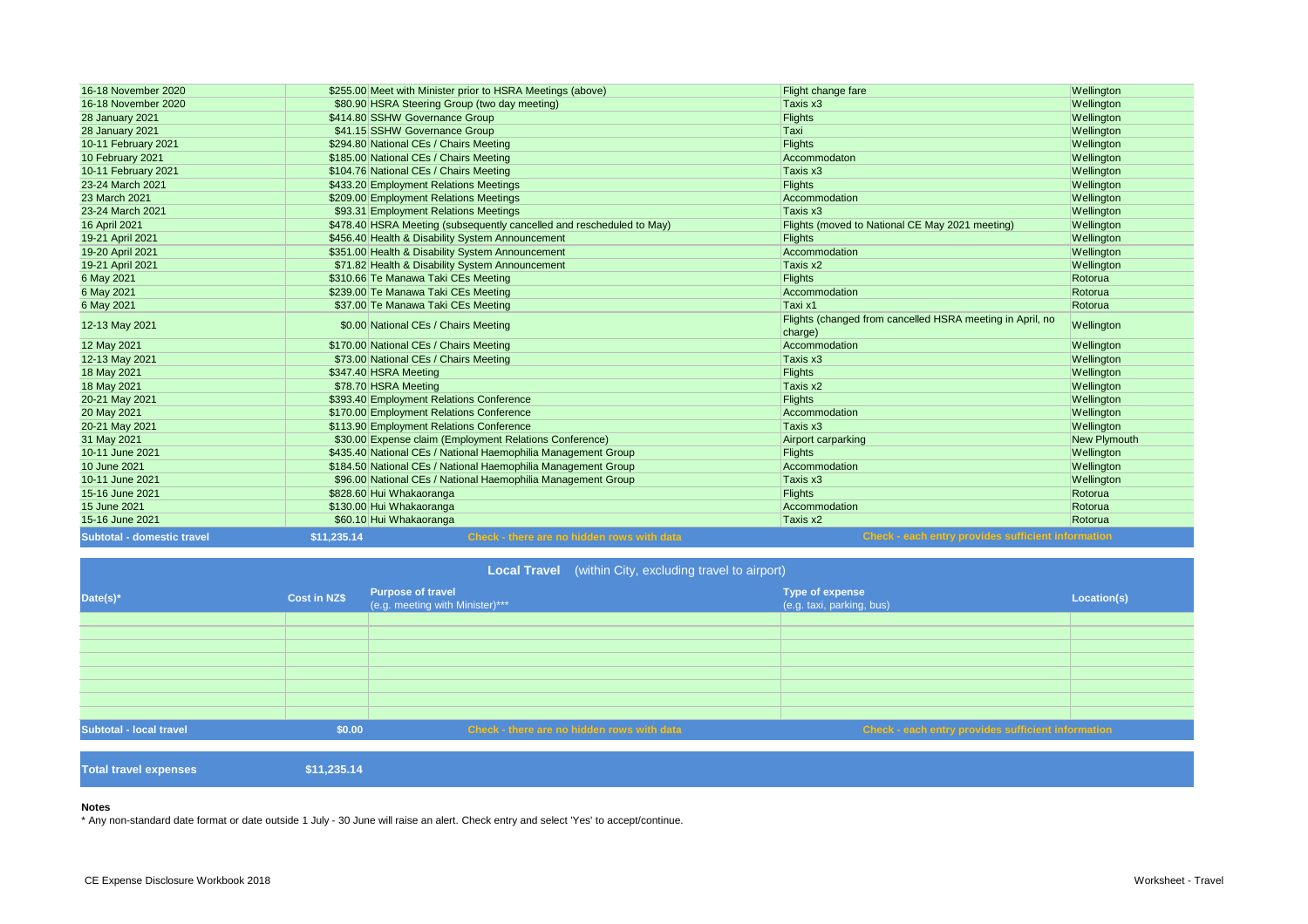\*\* Note that GST may not apply to overseas purchases.

\*\*\* Please include sufficient information to explain the trip and its costs including destination and duration.

Insert additional rows as needed: right click on a row number (left of screen) and select Insert - this will insert a row above selected row.

Group expenditure relating to each overseas trip.

Subtotals and totals will appear automatically once you put information in rows above.

Mark clearly if there is no information to disclose - provide a note to this effect in the 'Date' column (column A) for each travel category (local, domestic and international).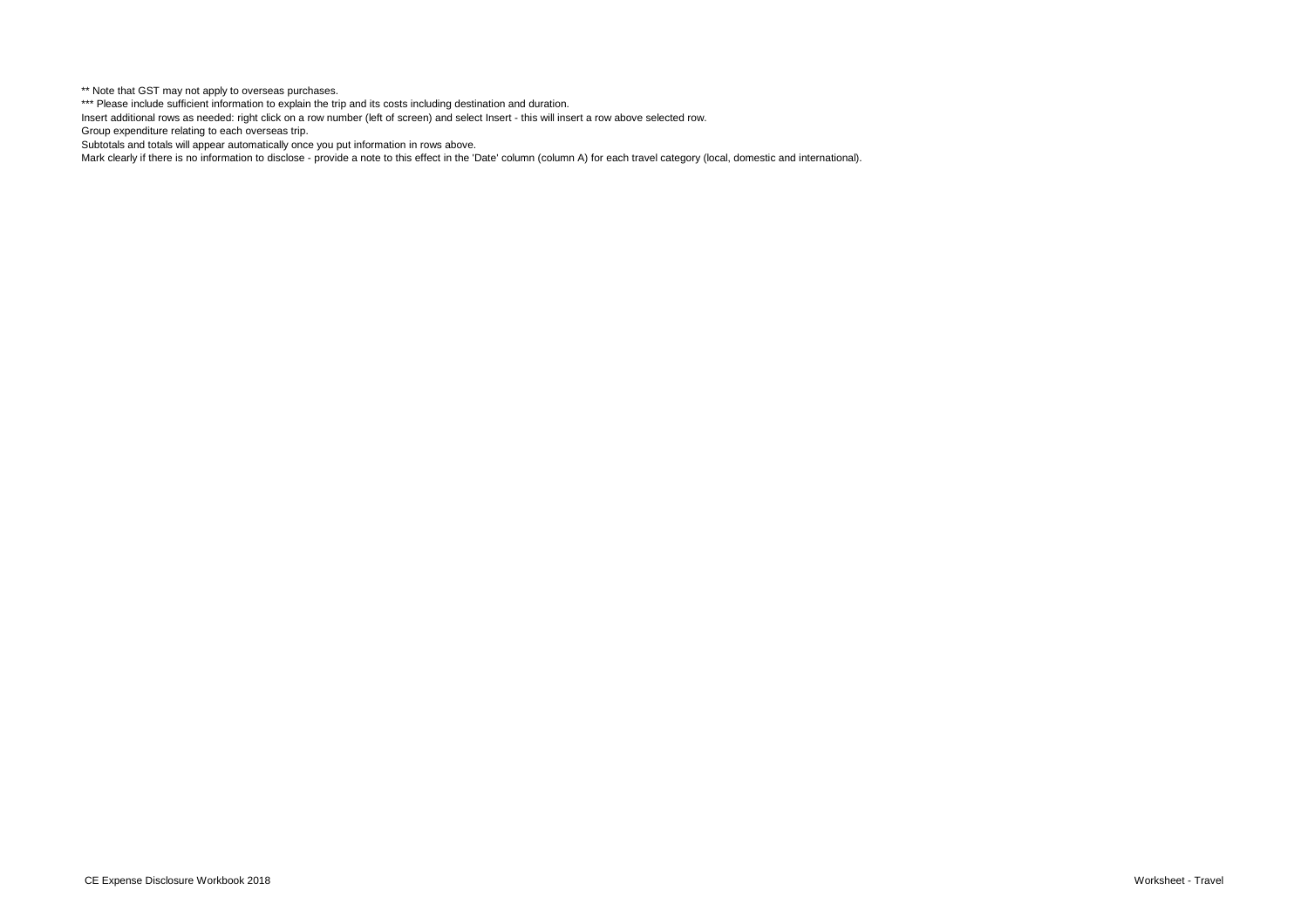| <b>Chief Executive Expense Disclosure</b>                                    |                                                                                                                                               |                                                                                                                                                              |                                                    |             |  |  |
|------------------------------------------------------------------------------|-----------------------------------------------------------------------------------------------------------------------------------------------|--------------------------------------------------------------------------------------------------------------------------------------------------------------|----------------------------------------------------|-------------|--|--|
| <b>Organisation Name</b>                                                     |                                                                                                                                               | Taranaki District Health Board                                                                                                                               |                                                    |             |  |  |
| <b>Chief Executive</b>                                                       | <b>Rosemary Clements</b>                                                                                                                      |                                                                                                                                                              |                                                    |             |  |  |
| <b>Disclosure period start</b>                                               | 1 July 2020                                                                                                                                   |                                                                                                                                                              |                                                    |             |  |  |
| <b>Disclosure period end</b>                                                 | 30 June 2021                                                                                                                                  |                                                                                                                                                              |                                                    |             |  |  |
| <b>GST</b> on costs                                                          |                                                                                                                                               |                                                                                                                                                              |                                                    |             |  |  |
| <b>Agency totals check</b>                                                   |                                                                                                                                               |                                                                                                                                                              |                                                    |             |  |  |
|                                                                              |                                                                                                                                               |                                                                                                                                                              |                                                    |             |  |  |
|                                                                              |                                                                                                                                               | <b>Hospitality Offered to Third Parties*</b>                                                                                                                 |                                                    |             |  |  |
|                                                                              |                                                                                                                                               | All hospitality expenses provided by the chief executive in the context of his/her job to anyone external to the Public Service or statutory Crown entities. |                                                    |             |  |  |
|                                                                              |                                                                                                                                               | <b>Purpose of hospitality</b>                                                                                                                                | <b>Type of expense</b>                             |             |  |  |
| Date(s) $**$                                                                 | <b>Cost in NZ\$</b>                                                                                                                           | (e.g. hosting delegation from China, building relationships, team building)                                                                                  | (what and for how many e.g. dinner for 5)          | Location(s) |  |  |
|                                                                              |                                                                                                                                               |                                                                                                                                                              |                                                    |             |  |  |
|                                                                              |                                                                                                                                               |                                                                                                                                                              |                                                    |             |  |  |
|                                                                              |                                                                                                                                               |                                                                                                                                                              |                                                    |             |  |  |
|                                                                              |                                                                                                                                               |                                                                                                                                                              |                                                    |             |  |  |
|                                                                              |                                                                                                                                               |                                                                                                                                                              |                                                    |             |  |  |
|                                                                              |                                                                                                                                               |                                                                                                                                                              |                                                    |             |  |  |
|                                                                              |                                                                                                                                               |                                                                                                                                                              |                                                    |             |  |  |
|                                                                              |                                                                                                                                               |                                                                                                                                                              |                                                    |             |  |  |
|                                                                              |                                                                                                                                               |                                                                                                                                                              |                                                    |             |  |  |
| <b>Total hospitality expenses</b>                                            | \$0.00                                                                                                                                        | Check - there are no hidden rows with data                                                                                                                   | Check - each entry provides sufficient information |             |  |  |
|                                                                              |                                                                                                                                               |                                                                                                                                                              |                                                    |             |  |  |
| <b>Notes</b>                                                                 |                                                                                                                                               | Third parties include people and organisations external to the public service or statutory Crown entities.                                                   |                                                    |             |  |  |
|                                                                              |                                                                                                                                               | ** Any non-standard date format or date outside 1 July - 30 June will raise an alert. Check entry and select 'Yes' to accept/continue.                       |                                                    |             |  |  |
|                                                                              | Insert additional rows as needed: right click on a row number (left of screen) and select Insert - this will insert a row above selected row. |                                                                                                                                                              |                                                    |             |  |  |
| Total cost will appear automatically once you put information in rows above. |                                                                                                                                               |                                                                                                                                                              |                                                    |             |  |  |
|                                                                              | Mark clearly if there is no information to disclose - provide a note to this effect in the 'Date' column (column A).                          |                                                                                                                                                              |                                                    |             |  |  |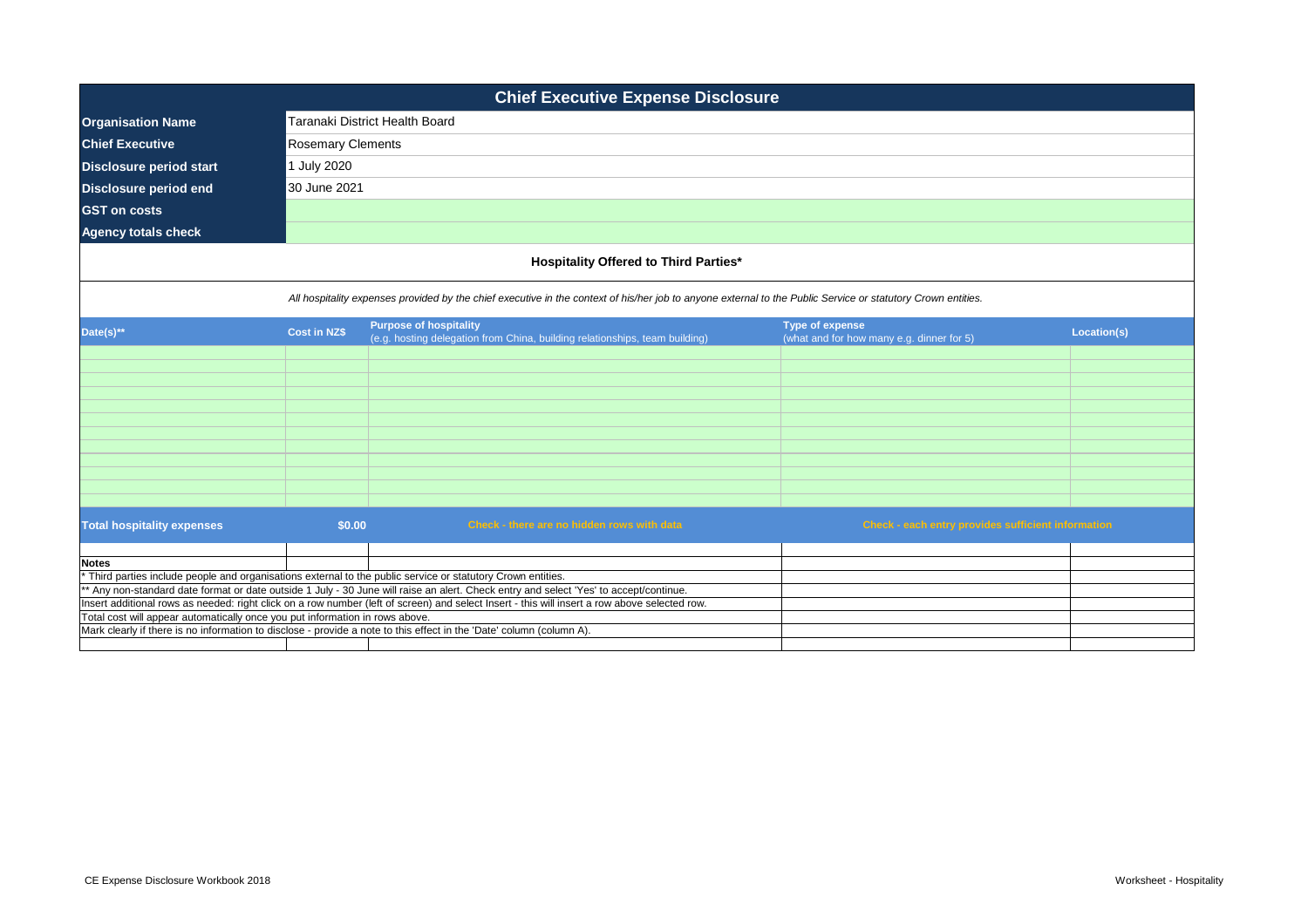| <b>Chief Executive Expense Disclosure</b>                                    |                           |                                                                                                                                                                                                                                                 |                                                                        |                     |  |  |
|------------------------------------------------------------------------------|---------------------------|-------------------------------------------------------------------------------------------------------------------------------------------------------------------------------------------------------------------------------------------------|------------------------------------------------------------------------|---------------------|--|--|
| <b>Organisation Name</b>                                                     |                           | Taranaki District Health Board                                                                                                                                                                                                                  |                                                                        |                     |  |  |
| <b>Chief Executive</b>                                                       | <b>Rosemary Clements</b>  |                                                                                                                                                                                                                                                 |                                                                        |                     |  |  |
| <b>Disclosure period start</b>                                               | 1 July 2020               |                                                                                                                                                                                                                                                 |                                                                        |                     |  |  |
| <b>Disclosure period end</b>                                                 | 30 June 2021              |                                                                                                                                                                                                                                                 |                                                                        |                     |  |  |
| <b>GST on costs</b>                                                          |                           | Figures include GST (where applicable)                                                                                                                                                                                                          |                                                                        |                     |  |  |
| <b>Agency totals check</b>                                                   |                           | Data and totals on this worksheet checked and confirmed                                                                                                                                                                                         |                                                                        |                     |  |  |
|                                                                              | <b>All Other Expenses</b> |                                                                                                                                                                                                                                                 |                                                                        |                     |  |  |
|                                                                              |                           | All other expenditure incurred by the chief executive that is not travel, hospitality or gifts.<br>Include e.g. phone and data costs, subscriptions, membership fees, conference fees, professional development costs, books and anything else. |                                                                        |                     |  |  |
| Date(s)*                                                                     | <b>Cost in NZ\$</b>       | <b>Purpose of expense</b><br>(e.g. subscription part of employment agreement, development as agreed with SSC)                                                                                                                                   | <b>Type of expense</b><br>(e.g. phone and data costs, membership fees) | Location(s)         |  |  |
| 5 November 2020                                                              |                           | \$73.20 Share of dinner with Te Manawa Taki CEs                                                                                                                                                                                                 | <b>Dinner</b>                                                          | <b>New Plymouth</b> |  |  |
|                                                                              |                           |                                                                                                                                                                                                                                                 |                                                                        |                     |  |  |
|                                                                              |                           |                                                                                                                                                                                                                                                 |                                                                        |                     |  |  |
|                                                                              |                           |                                                                                                                                                                                                                                                 |                                                                        |                     |  |  |
|                                                                              |                           |                                                                                                                                                                                                                                                 |                                                                        |                     |  |  |
|                                                                              |                           |                                                                                                                                                                                                                                                 |                                                                        |                     |  |  |
|                                                                              |                           |                                                                                                                                                                                                                                                 |                                                                        |                     |  |  |
|                                                                              |                           |                                                                                                                                                                                                                                                 |                                                                        |                     |  |  |
| <b>Total other expenses</b>                                                  | \$73.20                   | Check - there are no hidden rows with data                                                                                                                                                                                                      | Check - each entry provides sufficient information                     |                     |  |  |
| <b>Notes</b>                                                                 |                           |                                                                                                                                                                                                                                                 |                                                                        |                     |  |  |
|                                                                              |                           | Any non-standard date format or date outside 1 July - 30 June will raise an alert. Check entry and select 'Yes' to accept/continue.                                                                                                             |                                                                        |                     |  |  |
|                                                                              |                           | Insert additional rows as needed: right click on a row number (left of screen) and select Insert - this will insert a row above selected row.                                                                                                   |                                                                        |                     |  |  |
| Total cost will appear automatically once you put information in rows above. |                           | Mark clearly if there is no information to disclose - provide a note to this effect in the 'Date' column (column A).                                                                                                                            |                                                                        |                     |  |  |
|                                                                              |                           |                                                                                                                                                                                                                                                 |                                                                        |                     |  |  |